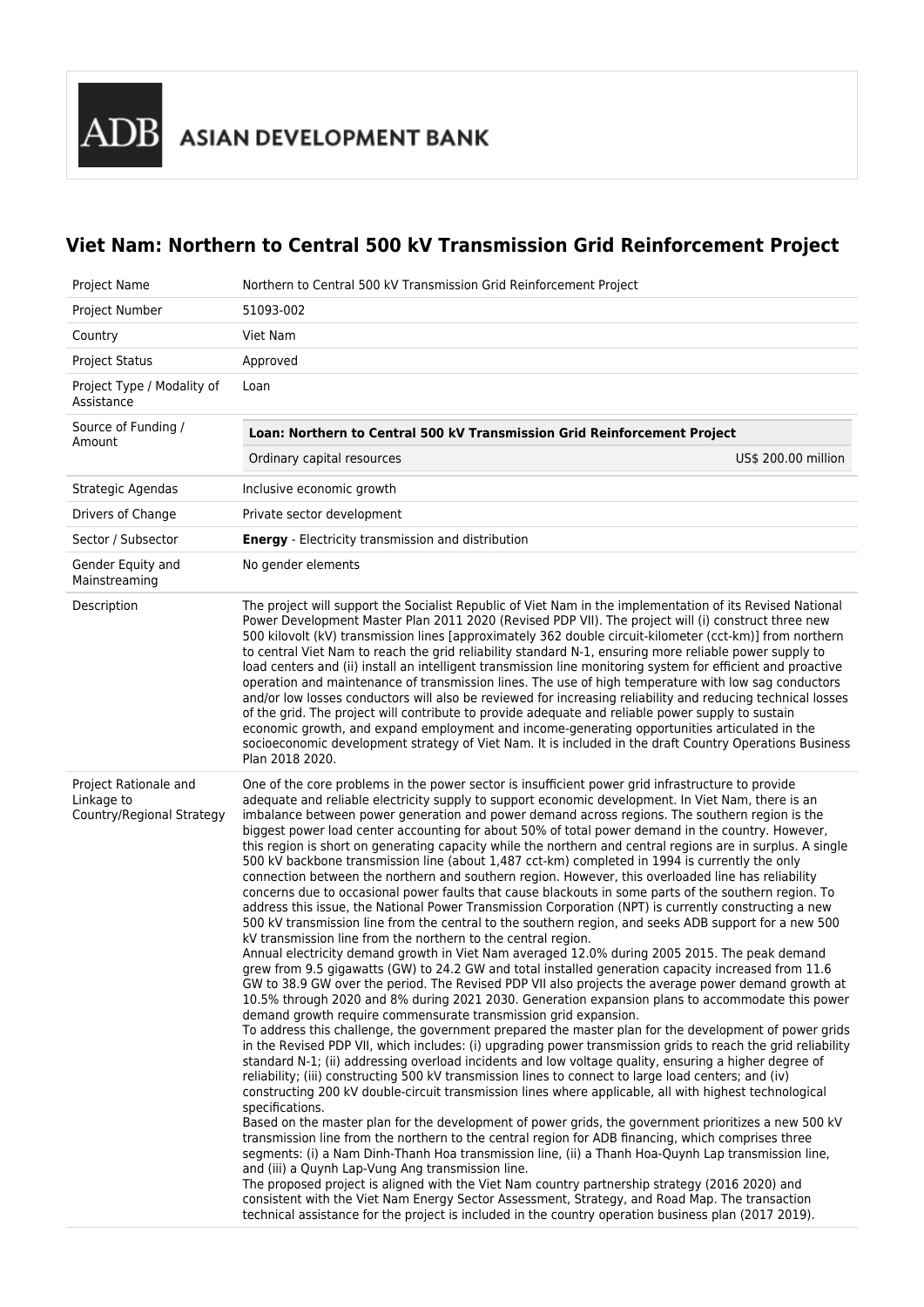| <b>Project Outcome</b>         |                                                                                                                                                                                                                                                                                                                                                                                                                                                                                                                                                                              |                                                                                                                                                                               |
|--------------------------------|------------------------------------------------------------------------------------------------------------------------------------------------------------------------------------------------------------------------------------------------------------------------------------------------------------------------------------------------------------------------------------------------------------------------------------------------------------------------------------------------------------------------------------------------------------------------------|-------------------------------------------------------------------------------------------------------------------------------------------------------------------------------|
| Description of Outcome         |                                                                                                                                                                                                                                                                                                                                                                                                                                                                                                                                                                              | Power Transmission grid efficiency and reliability from the<br>Northern to Central region increased                                                                           |
| Progress Toward Outcome        |                                                                                                                                                                                                                                                                                                                                                                                                                                                                                                                                                                              |                                                                                                                                                                               |
|                                | <b>Implementation Progress</b>                                                                                                                                                                                                                                                                                                                                                                                                                                                                                                                                               |                                                                                                                                                                               |
| Description of Project Outputs |                                                                                                                                                                                                                                                                                                                                                                                                                                                                                                                                                                              | 500 kV transmission line from the Northern to Central region<br>constructed.<br>Intelligent transmission line monitoring system installed and<br>operation capacity improved. |
| Issues)                        | Status of Implementation Progress (Outputs, Activities, and                                                                                                                                                                                                                                                                                                                                                                                                                                                                                                                  |                                                                                                                                                                               |
| Geographical Location          |                                                                                                                                                                                                                                                                                                                                                                                                                                                                                                                                                                              |                                                                                                                                                                               |
| <b>Safeguard Categories</b>    |                                                                                                                                                                                                                                                                                                                                                                                                                                                                                                                                                                              |                                                                                                                                                                               |
| Environment                    |                                                                                                                                                                                                                                                                                                                                                                                                                                                                                                                                                                              | B                                                                                                                                                                             |
| Involuntary Resettlement       |                                                                                                                                                                                                                                                                                                                                                                                                                                                                                                                                                                              | Α                                                                                                                                                                             |
| <b>Indigenous Peoples</b>      |                                                                                                                                                                                                                                                                                                                                                                                                                                                                                                                                                                              | B                                                                                                                                                                             |
|                                | <b>Summary of Environmental and Social Aspects</b>                                                                                                                                                                                                                                                                                                                                                                                                                                                                                                                           |                                                                                                                                                                               |
| <b>Environmental Aspects</b>   |                                                                                                                                                                                                                                                                                                                                                                                                                                                                                                                                                                              |                                                                                                                                                                               |
| Involuntary Resettlement       |                                                                                                                                                                                                                                                                                                                                                                                                                                                                                                                                                                              |                                                                                                                                                                               |
| <b>Indigenous Peoples</b>      |                                                                                                                                                                                                                                                                                                                                                                                                                                                                                                                                                                              |                                                                                                                                                                               |
|                                | <b>Stakeholder Communication, Participation, and Consultation</b>                                                                                                                                                                                                                                                                                                                                                                                                                                                                                                            |                                                                                                                                                                               |
| During Project Design          |                                                                                                                                                                                                                                                                                                                                                                                                                                                                                                                                                                              |                                                                                                                                                                               |
|                                | During Project Implementation                                                                                                                                                                                                                                                                                                                                                                                                                                                                                                                                                |                                                                                                                                                                               |
| <b>Business Opportunities</b>  |                                                                                                                                                                                                                                                                                                                                                                                                                                                                                                                                                                              |                                                                                                                                                                               |
| Consulting<br>Services         | A consulting firm will be engaged to provide consulting services including 26 person-months of international<br>consultants and 28 person-months of national consultants who are experts in the areas of power transmission grid,<br>procurement, economy, finance, safeguards (environment and social resettlement), smart grid, and climate<br>change. Recruitment will be by quality- and cost-based selection method with a technical: financial weighting of<br>90:10. The consultants will be engaged by ADB in accordance with ADB Procurement Policy and Procurement |                                                                                                                                                                               |

| Responsible ADB Officer    | Jung, Choon Sik                                                                                                             |
|----------------------------|-----------------------------------------------------------------------------------------------------------------------------|
| Responsible ADB Department | Southeast Asia Department                                                                                                   |
| Responsible ADB Division   | Energy Division, SERD                                                                                                       |
| <b>Executing Agencies</b>  | <b>National Power Transmission Corporation</b><br>18 Tran Nguyen Han Street,<br>Hoan Kiem District, Hanoi-Vietnam<br>Ha Noi |
| <b>Timetable</b>           |                                                                                                                             |
| <b>Concept Clearance</b>   | 11 Sep 2017                                                                                                                 |
| Fact Finding               | 03 Jun 2019 to 07 Jun 2019                                                                                                  |
| <b>MRM</b>                 | 31 Oct 2019                                                                                                                 |
| Approval                   | 26 Mar 2020                                                                                                                 |
| Last Review Mission        | $\overline{\phantom{a}}$                                                                                                    |

Regulations for ADB Borrowers, 2017